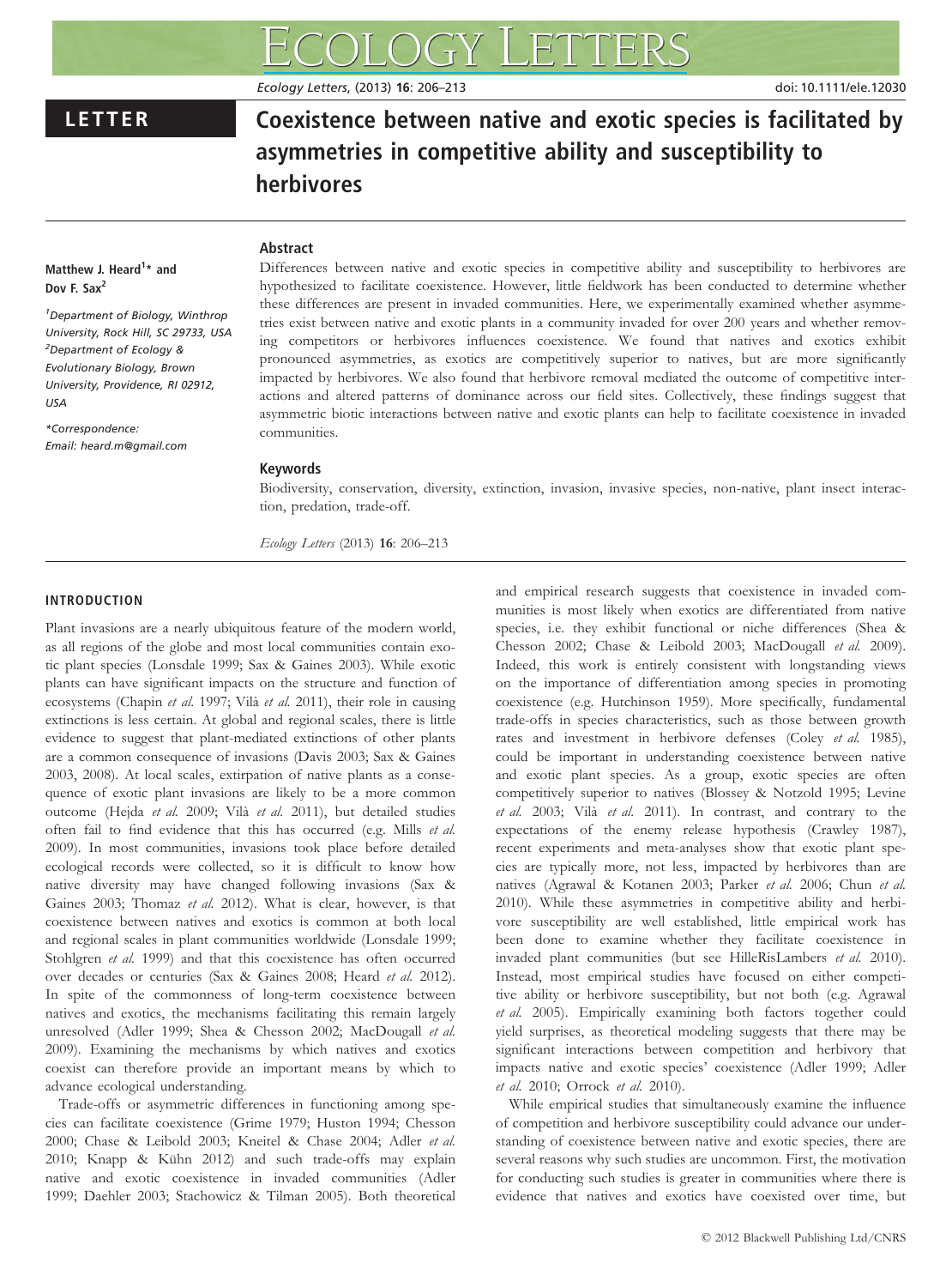long-term records of invaded communities are uncommon (Strayer et al. 2006). Second, the utility of such studies is limited unless the entire community can be manipulated, because without whole system manipulation it is difficult to determine the relative strength of competition, predation, and their interactive effects (Gurevitch et al. 2000; Chase et al. 2002; HilleRisLambers et al. 2010). Finally, whole system manipulations are difficult in most systems since plant herbivory often manifests through diffuse predatory guilds of insects, vertebrates, and pathogens (Ritchie & Olff 1999). As a result, invasion biologists and ecologists have been challenged to find systems in which to experimentally study the drivers of native and exotic coexistence.

One habitat type where we can overcome the aforementioned limitations is the strandline plant community. These communities are found along beaches, where they occur between intertidal and terrestrial zones, are strongly influenced by disturbance, and have been invaded by numerous exotic species over time (Heard et al. 2012). In particular, the strandline plant communities of Narragansett Bay (in Rhode Island and Massachusetts, USA) are a model system for examining native and exotic coexistence for several reasons. These communities have been invaded by numerous exotic plant species, making them comparable to plant communities worldwide (Lonsdale 1999; Maron & Vila 2001). Further, high-resolution surveys of these communities over the last decade (1998–2009) show that despite increases in exotic richness and cover at sites over time, native species richness and cover have not significantly declined, indicating that native and exotic species are coexisting within these communities (Heard et al. 2012). Finally, these communities are easy to manipulate, as the majority of plants are herbaceous annuals and perennials (Heard et al. 2012) and herbivory is primarily driven by insects (Heard personal observation).

In this study, we examine the hypothesis that trade-offs between native and exotic species in competitive ability and herbivore susceptibility affect species coexistence in invaded plant communities. Specifically, we tested the hypothesis that exotic species are more susceptible to herbivores, but competitively superior to natives and that this trade-off facilitates coexistence. We tested this hypothesis using a combination of observational and experimental field studies. We predicted that there are significant interactions between herbivory and competition and that suppression of competitors and/or herbivores would reduce native and exotic coexistence.

# MATERIALS AND METHODS

#### Study site

This study was conducted in the strandline plant communities of Narragansett Bay, Rhode Island and Massachusetts. Narragansett

Bay is the largest estuary in New England, with over 412 km of shoreline and a surface area of  $\alpha$ . 380 km<sup>2</sup>. Strandlines are common, highly heterogeneous, terrestrial plant communities with substrates ranging from course sand to cobble stones. They have similar vegetation and physical properties to foredune and shingle beach communities (Heard et al. 2012).

# Observational study design

We conducted three observational field surveys to determine if there were differences in the rates and magnitude of insect herbivory on native and exotic plants. First, to determine the overall mean frequency of herbivory on native and exotic plant species we conducted a broad-scale field survey across 24 strandline plant communities (Fig. S1) in July 2009 and July 2010, at the time of peak biomass. At each site, we established a 100 m transect parallel to the shoreline along which we placed  $10-1$  m<sup>2</sup> quadrats at 10 m intervals (five above and five below the transect line). Within each quadrat, we recorded the number of individuals of each plant species present. We also recorded the number of individuals from each species (101 species in total) that showed any sign of herbivory damage (i.e. leaf mining scars, chew marks, leaf scrapes, and missing portions of the leaf). We calculated the mean frequency of herbivory across our sites for native species as a group, by dividing the total number of individuals of any native species with signs of herbivory by the total number of individuals of native species observed; we calculated the frequency of herbivory in exotic species in the same way.

Second, we compared rates of herbivory over time for six pairs of native and exotic species (Table 1). We used con-generic and con-familial pairs in our analyses to compare damage between species that were closely related, but had different geographic origins (Agrawal & Kotanen 2003; Agrawal et al. 2005). We selected these particular native-exotic pairs because they were the only ones prevalent across our field sites. Herbivory rates for each species-pair were examined at two sites where both species were present. At each site, 20 individuals of each species were randomly selected in early June of 2009 and 2010, and observed repeatedly c. every two weeks until the end of July. For each individual plant, one leaf was randomly selected and tracked for herbivore damage (i.e. each leaf was scored for whether it showed signs of herbivory impacts, as described above) – a protocol modified from Cappuccino & Carpenter (2005).

Third, we quantified percentage of leaf-area damaged by insect herbivores for each of the 12 species comprising our species-pairs. We did this by harvesting each leaf that was tracked from the individuals described above, plus an additional three leaves randomly

Table 1 Six pairs of con-generic and con-familial native and exotic species used for herbivory and competition studies. All pairs of species were used for herbivory studies, but only pairs 1–3 were used for competition studies. C : N indicates mean carbon-to-nitrogen ratios for species. Herbivory frequency indicates mean frequency of herbivory per species found across sites. Leaf area consumed indicates mean percentage of leaf area eaten per species found across sites

| Pair $#$       | Family              | Native                 | $C: N$ in<br>leaves | Herbivory<br>frequency $(\%)$ | Leaf area<br>consumed $(\% )$ | Exotic                | $C: N$ in<br>leaves | Herbivory<br>frequency $\binom{0}{0}$ | Leaf area<br>consumed $(\% )$ |
|----------------|---------------------|------------------------|---------------------|-------------------------------|-------------------------------|-----------------------|---------------------|---------------------------------------|-------------------------------|
|                | Chenopodiacae       | Atriplex prostrata     | 14.2                | 42.5                          | 3.2                           | Chenopodium album     | 11.4                | 80.0                                  | 18.1                          |
| 2              | <b>Brassicaceae</b> | Cakile edentula        | 13.9                | 59.0                          | 24.6                          | Raphanus raphinistrum | 11.9                | 100.0                                 | 26.3                          |
| 3              | Asteraceae          | Solidago sempervirens  | 21.4                | 65.0                          | 4.9                           | Lactuca serriola      | 19.6                | 95.0                                  | 30.0                          |
| $\overline{4}$ | Rosaceae            | Rosa carolina          | 32.4                | 52.5                          | 8.3                           | Rosa rugosa           | 23.6                | 87.5                                  | 29.7                          |
| 5              | Asteraceae          | Ambrosia artemisifolia | 24.0                | 57.5                          | 4.2                           | Artemisia vulgaris    | 9.4                 | 97.5                                  | 20.3                          |
| 6              | Fabaceae            | Lathryus maritimus     | 9.6                 | 52.5                          |                               | Melilotus alba        | 11.9                | 95.0                                  | 31.3                          |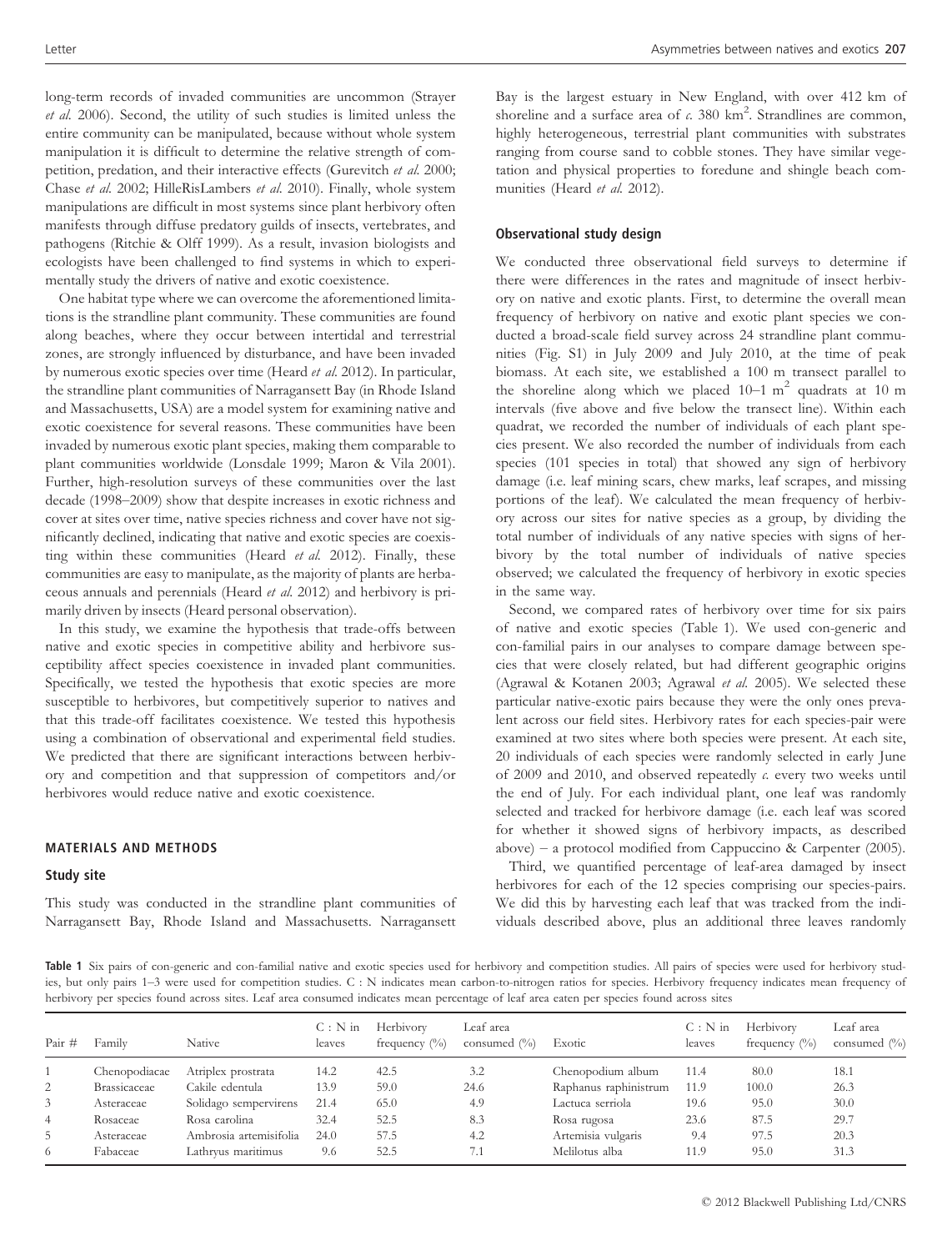selected from each of these individual plants ( $n = 160$  leaves/species). All leaves were harvested at the end of our herbivory monitoring study in the first week of August. We then visually scored each leaf for percent leaf-area removed by herbivores to the nearest 10% (Agrawal & Kotanen 2003; Agrawal et al. 2005).

We also examined differences in Carbon-to-Nitrogen (C : N) ratios within the six pairs of native and exotic species. Differences in these ratios between native and exotic plants may provide an important basis for differentiation in competitive abilities (i.e. growth over time) and leaf-area consumed (Agrawal & Kotanen 2003; Mediavilla & Escudero 2003; Agrawal et al. 2005; Leishman et al. 2007). We conducted this work using the leaves on which we assessed the magnitude of herbivory damage, allowing us to examine the relationship between leaf-area consumed and C : N ratios. All C : N ratios were determined using elemental combustion in the Brown University Environmental Chemistry Laboratory for Environmental Studies.

#### Experimental study design

We performed a field experiment to determine if there were differences in the competitive ability of native and exotic plants, which we approximated by comparing differences in plant growth rates (i.e. changes in percent cover over time). A factorial competition experiment was run in 2009 and 2010 for three of the six pairs of native and exotic species (Table 1). We used these three pairs because they were the only ones abundant enough across field sites to allow for sufficient replication. In 2009, there were four experimental treatments: (1) removal of all species within 30 cm of the focal plant, (2) removal of all native species within 30 cm of the focal plant, (3) removal of all exotic species within 30 cm of the focal plant and (4) removal of no species within 30 cm of the focal plant (control plots). Removal of plants, by weeding, was conducted at the beginning of June and repeated weekly until monitoring ceased at the end of August. The response of each focal plant was measured as change in percent cover of a  $0.5 \text{ m}^2$  plot over time. In 2009, the six focal species were each studied at three sites, and at each site the four treatments were replicated six times ( $n = 432$ ). In 2010, we conducted the same experiment, but added four additional treatments to examine how insect herbivory altered plant performance. These treatments were identical to those described above, except that we applied insecticide (2–3 mL of 2% Talstar solution) weekly to each plot. Each of the eight treatments in this study were replicated five times at each of sites where these species were studied ( $n = 720$ ).

In addition to examining species pairs, we also examined competitive interactions between native and exotic species in the broader community over the 2010 growing season in the presence and absence of herbivores. At six field sites, we established a 150 m transect parallel to the shoreline along which we placed  $15-1$  m<sup>2</sup> quadrats at 10 m intervals. We randomly selected 5 of these 15 quadrats as herbivore removals and applied an insecticide spray weekly (2–3 mL of 2% Talstar solution) to suppress insect herbivory, leaving the remaining 10 quadrats as controls. Within both control and experimental plots, we measured species identity and percent cover every two weeks from May through August 2010.

#### Statistical analyses

We used analyses of variance (ANOVA) to examine the frequency and magnitude of herbivory across sites, chi-squared tests to compare the total number of field sites where the mean frequency of herbivory

damage on exotics was higher than on natives, and repeated measures analysis of variance (rm ANOVA) to evaluate changes in the frequency of herbivory over time. We used Monte Carlo simulations ( $n = 1000$ ) to randomly separate species into two distinct groups to examine the possibility that differences in herbivory between natives and exotics would be likely to occur between randomly separated groups of species.

We used ANOVA to determine if there were significant differences in mean C : N ratios for native and exotic species. We used linear regression to determine if C : N ratios in individuals correspond with the total amount of leaf area eaten. Linear regression analyses were conducted separately for natives, for exotics, and for all species combined; we also determined these relationships for each individual species examined.

We used ANOVA and *post-hoc* Tukey analyses to examine native and exotic performance between treatments in the competition experiments. We compared the interactive effects of herbivory and competition on native and exotic species within our weeding study using factorial ANOVA and interactive diagrams (Gurevitch et al. 2000). We calculated the overall effect size and relative importance of both competition and herbivory for native and exotic species (Gurevitch et al. 2000; Chase et al. 2002). We also examined changes in the ratio of exotic-to-native richness and cover over time in observational and experimental plots (Heard et al. 2012) with rm ANOVA.

All analyses were carried out in R 2.10.1 (R Foundation for Statistical Computing, Vienna, Austria) and JMP version 8 (SAS Institute Inc., Cary, NC, USA).

### RESULTS

#### Herbivory on native and exotic plants

In our survey of species present across 24 field sites, the mean frequency of herbivory was c. two times higher for exotic species than natives in both 2009 and 2010 (Fig. 1). At individual sites, the frequency of herbivory was higher across exotic species than native species at 22 of 24 sites in 2009 ( $\chi^2$  = 16.667, P < 0.0001) and 23 of 24 sites in 2010 ( $\chi^2 = 20.167$ ,  $P \le 0.0001$ ). These differences in average frequency of herbivory between native and exotic species were unlikely to occur as a consequence of randomly splitting all species found across sites into two random groups, as Monte Carlo simulations revealed that differences in frequency of herbivory between these two random groups were not significantly different ( $t = 0.09$ ,  $P = 0.9342$ ).

In our comparison of six pairs of con-generic and con-familial native and exotic species, we found that frequency of herbivory and leaf-area consumed were always greater on the exotic member of a species pair (Table 1). These differences were apparent not just at the end of the season, but also over the course of growing season in both 2009 and 2010 (Fig. 2a, b). By the end of the growing season, among those leaves with herbivory damage, the average leaf-area consumed was more than twice as high on exotics than natives (Fig. 2c). The differences in frequency of leaves with damage together with percentage of leaf-area removed on damaged leaves combine to produce nearly an order of magnitude difference in the net fraction of total leaf material removed between exotics (24.6%) and natives (3.4%).

#### C : N ratio in native and exotic plants

Comparisons of C : N ratios in leaves of the six pairs of native and exotic species indicate that C : N ratios are significantly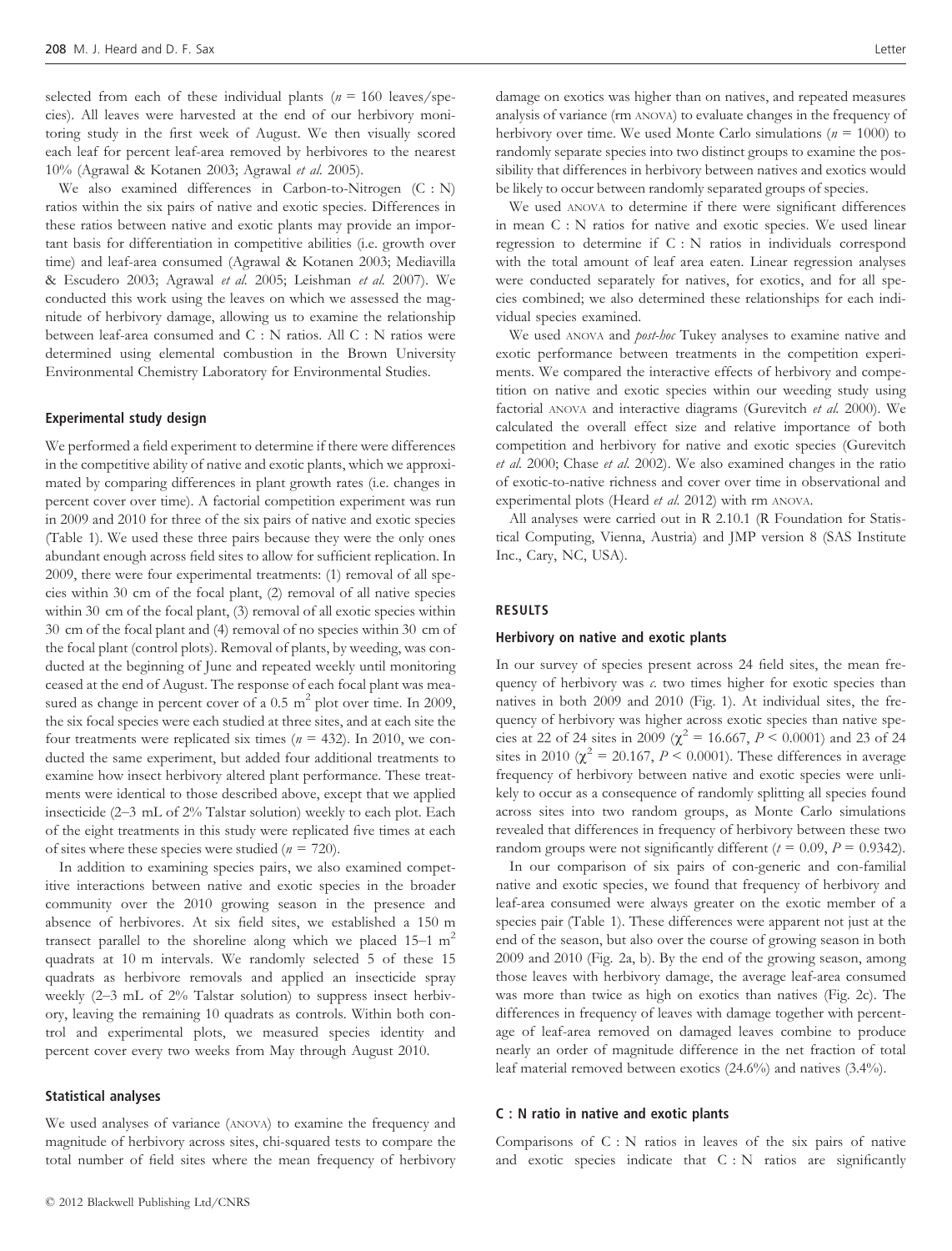

Figure 1 Mean frequency of herbivory on plants across 24 sites was approximately two times higher on exotic than native species in 2009  $(F_{1,46} = 112.8, P \le 0.0001)$  and 2010  $(F_{1,46} = 205.8, P \le 0.0001)$ .

higher for natives than exotics (Fig. 3a). We also found significant negative relationships between the total amount of leaf area eaten and C : N ratios among the six native species (Fig. 3b), among the six exotic species (Fig. 3c), and among all 12 species  $(R^2 = 0.33, P \le 0.0001)$ . Most species showed qualitatively similar patterns of variation among individual plants, with negative trends between C : N ratios and leaf-area consumed observed for 11 of 12 species (Fig. S2).

#### Effects of competition and herbivory on native and exotic plants

In our weeding and herbivory suppression experiments with three pairs of species we found both similarities and differences in native and exotic responses to treatments. When all competitors were removed and herbivory was not suppressed, both natives and exotics responded similarly, by showing a significant reduction in

percent cover relative to plots were competitors were retained (Fig. 4a, d). In contrast, when all competitors were removed and herbivory was suppressed then natives, but not exotics, showed a marginally significant increase in percent cover relative to plots were competitors were retained (Fig. 4a, d). In plots where only native competitors were removed, but exotic competitors were retained, both natives and exotics showed no significant changes in cover relative to plots were native competitors were retained; this was the case regardless of whether herbivores were suppressed (Fig. 4b, e). In plots where exotic competitors were removed, but native competitors were retained, and herbivores were suppressed, natives showed increases in percent cover relative to plots were exotic competitors were retained (Fig. 4c). In contrast, in plots where exotic competitors were removed, native competitors were retained, and herbivores were not suppressed, natives, but not exotics, showed significant increases in percent cover relative to plots were exotic competitors were retained (Fig. 4c, f). Effect size estimates, examining the relative importance of competition and herbivory, also showed that there were significant interactions between competition and herbivory (Fig. S3). Finally, results of removing competitors in the presences of herbivores were quantitatively similar in 2009 and 2010 (Fig. S4).

In our examination of native and exotic richness and cover across quadrats, where all species present were examined, we found that the fate of native relative to exotic species was mediated by the presence or absence of herbivores. In particular, we found that suppression of insect herbivores selectively favored exotic species and significantly increased the exotic-to-native ratios of richness and cover over the course of the growing season (Fig. 5). In contrast, in the presence of herbivores, the richness and cover of native and exotic species was relatively stable over the course of the growing season (Fig. 5).

#### **DISCUSSION**

We found strong asymmetries in competitive ability and herbivore susceptibility between native and exotic species in our experiments and observational studies. Among our paired focal species, remov-



Figure 2 Variation in the frequency of herbivory and mean leaf area consumed between six con-generic and con-familial pairs of native and exotic species. (a, b) The mean frequency of herbivory between natives and exotics was similar early in each growing season, became differentially greater on exotics relative to natives over the course of each season, and was significantly different by the end of each season – 2009 ( $F_{1,10}$  = 22.6,  $P < 0.0001$ ) and 2010 ( $F_{1,10}$  = 43.4,  $P < 0.0001$ ). (c) The mean percentage of leaf area removed by the end of the growing season was almost four times higher on exotics than natives in 2009, in 2010, and when the years were combined, as shown here  $(F_{1,11} = 18.8, P = 0.0015)$ .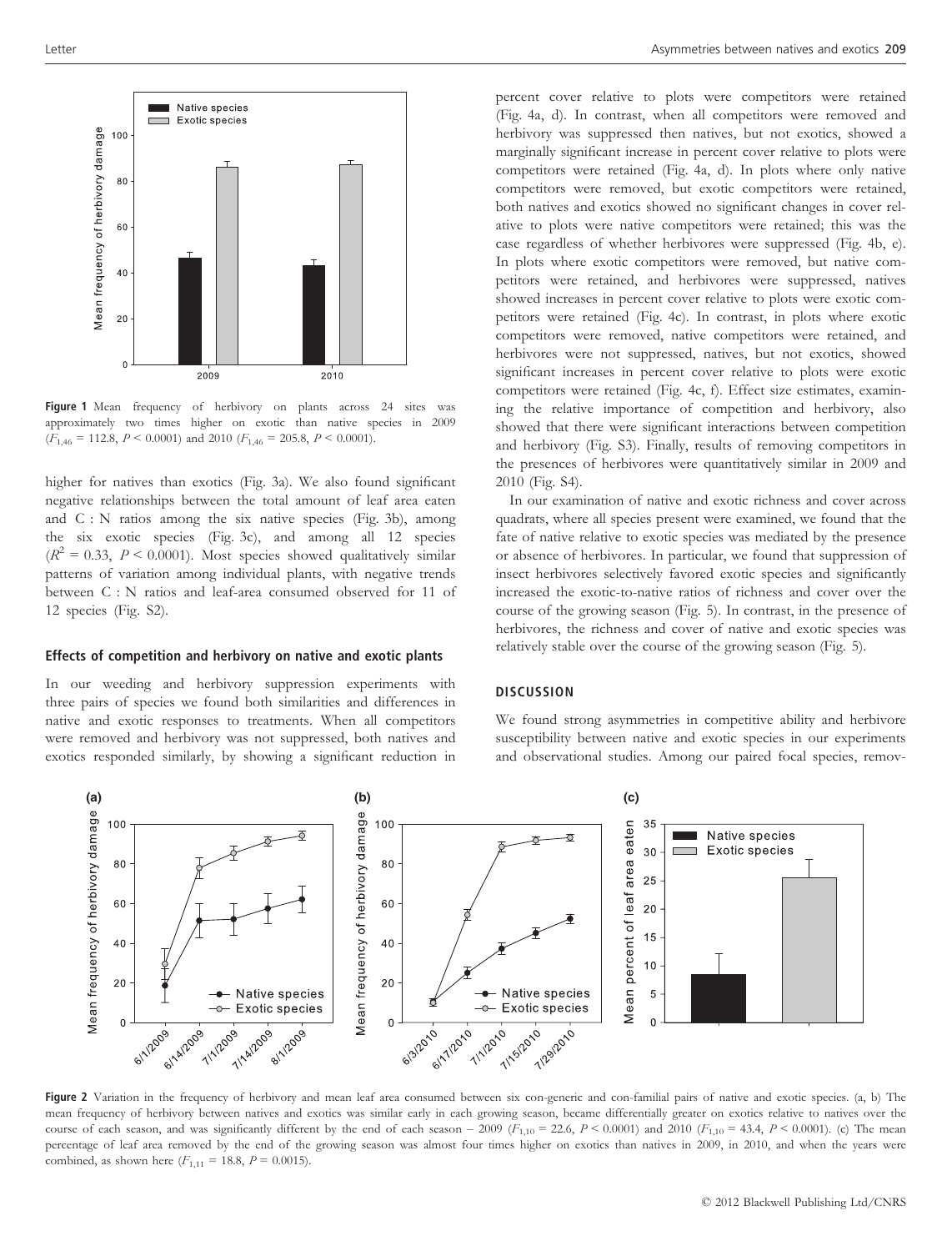

Figure 3 Variation in mean C : N ratios between six con-generic and con-familial pairs of native and exotic species and their relationship with the total percentage of leaf area eaten. (a) C : N ratios were significantly higher for native than exotic species, indicating that exotic leaves had proportionately higher nitrogen levels ( $F_{1,68} = 7.5$ ,  $P = 0.0078$ ). (b,c) Mean C : N ratios were negatively associated with the mean percentage of leaf area consumed for native  $(r^2 = 0.71; P \le 0.035)$  and exotic species  $(r^2 = 0.68; P < 0.043).$ 

ing exotics increased native growth rates, but removing natives did not have a comparable effect on exotics (Fig. 4). In contrast to this exotic advantage in competitive interactions, exotics were preferentially preyed upon by herbivores (Table 1, Figs. 1 & 2). These two findings help to explain the results of our herbivore suppression treatments on plots of otherwise unmanipulated vegetation, where over the course of the growing season, plots without herbivore suppression showed relatively stable ratios of native-to-exotic richness and cover, but plots with suppressed herbivory became increasingly exotic dominated (Fig. 5). Together, these findings suggest that coexistence between natives and exotics in this system is possible because greater herbivory pressure on exotics prevents them from manifesting what would otherwise be a competitive advantage that is strong enough to displace native species. Consequently, this work is novel because it combines the pieces needed to demonstrate empirically that a particular trade-off (i.e. growth rates and susceptibility to herbivory) can help to facilitate coexistence between native and exotic species. It provides specific support for the suggestion that trade-offs between native and exotic species in competitive ability and predator susceptibility may be required for coexistence (Adler 1999; Chesson 2000; Kneitel & Chase 2004) and is generally consistent with previous empirical and theoretical research suggesting, (1) that herbivory can limit the importance of competition in communities and may be the principal factor regulating species diversity at the local scale (Sih et al. 1985; Hulme 1996) and (2) that there are likely to be interactive effects between herbivory and competition, as well as growth rates and investment in herbivore defenses, that influence species coexistence (Coley et al. 1985; Gurevitch et al. 2000; Chase et al. 2002; Viola et al. 2010). Finally, our findings are consistent with previous work that has showed that exotic species are more frequently preyed upon by herbivores (Agrawal & Kotanen 2003; Agrawal et al. 2005; Parker et al. 2006; Chun et al. 2010) and is consistent with work that has showed that exotics can have strong competitive advantages over natives (Blossey & Notzold 1995; Levine et al. 2003; Vilà et al. 2011).

The differences in competitive ability and herbivory rates between natives and exotics are likely influenced by the differences we observed in C : N ratios. Exotic species, on average, had lower

C : N ratios in their leaves than con-generic and con-familial native taxa (Table 1; Fig. 3). Further, among both natives and exotics, the species with the highest herbivory rates were the ones that had the greatest levels of Nitrogen relative to Carbon in their leaves (Fig. 3). These findings are consistent with previous work that has shown that increased nitrogen levels within plants (relative to competitors) can increase relative growth rates and competitive ability, while simultaneously increasing susceptibility to herbivores (Mediavilla & Escudero 2003; Leishman et al. 2007). To the degree that differences in C : N ratios represent niche differentiation, our findings are consistent with work suggesting that coexistence between natives and exotics is most likely when they occupy different niches (Shea & Chesson 2002; Chase & Leibold 2003; MacDougall et al. 2009). These findings are also consistent with research that suggests that fast-growth plants (e.g. exotics) should experience more damage from herbivores than slow-growing plants (e.g. natives), which invest more heavily in defensive chemistry (Coley et al. 1985).

Some of our observed results are best explained by the advantages, not disadvantages, that 'competitors' can provide to focal species. This is particularly true for interpreting some of our competitor removal experiments; when all native and exotic competitors were removed, focal species actually grew significantly less than in control plots where all competitors were retained (Fig. 4a, d). This finding is consistent with the hypothesis that in the presence of strong herbivory pressure, neighbors may provide a facilitative advantage through associational defenses, by reducing the herbivory that a focal plant experiences because herbivores are attracted to neighboring plants (Hay 1986). If herbivores are attracted to dense aggregations of exotics, potentially because of their higher nitrogen levels, this could explain our finding that focal exotic species did marginally better when exotic competitors were removed, but native competitors were retained (Fig. 4f).

While asymmetries in competitive ability and herbivore susceptibility observed between native and exotic species in these communities are likely to be important in facilitating coexistence, it is likely that other factors are important as well. For example, habitat heterogeneity has been shown to facilitate coexistence between native and exotic species in invaded communities (Huston 1994; Orrock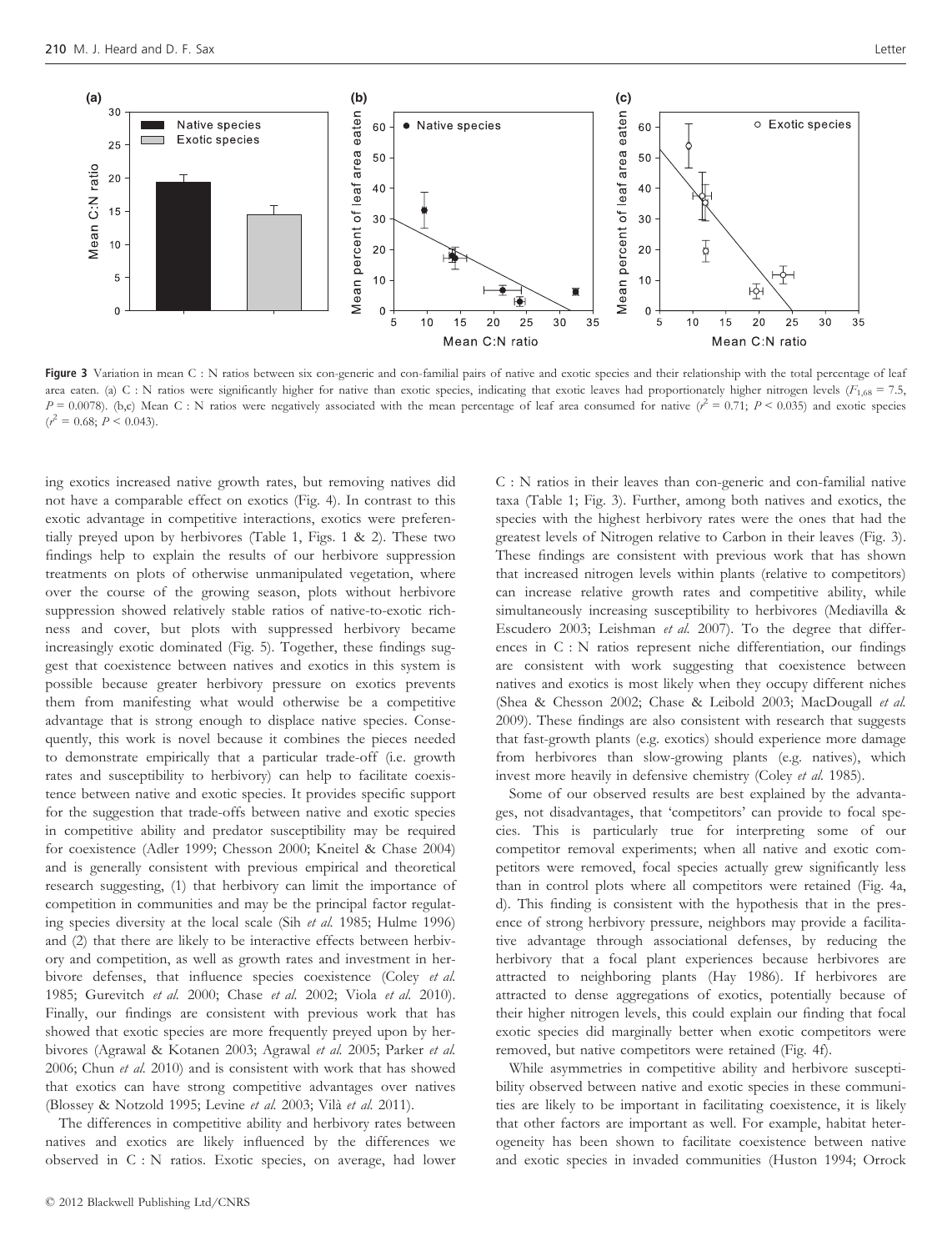

Figure 4 Interactive diagrams from a 2010 (June-August) factorial weeding-based competition experiment manipulating the presence of plant competitors and insect herbivores. Panel letters indicate post-hoc Tukey values, where different letters indicate significant differences. Analyses were conducted separately for natives and exotics. (a, d) Removal of all competitors significantly reduces percent cover for both natives ( $P < 0.001$ ) and exotics ( $P < 0.001$ ) in the presence of herbivores. (b, e) Removal of native competitors, but retention of exotics, had no significant impacts on native ( $P = 0.81$ ) and exotic plants ( $P = 0.74$ ) in the presence or absence of herbivory. (c, f) Removal of exotic competitors, but retention of natives, significantly increased native plant cover over time in the presence and absence of herbivores ( $P \le 0.001$ ;  $P < 0.001$ ); percent cover of exotics increased marginally only when herbivores were removed ( $P = 0.09$ ).

et al. 2010). In the case of strandline plant communities, it is likely that habitat heterogeneity plays an important role, as these communities are highly prone to disturbance from storms that can alter shoreline topography and create unique microhabitats (Heard et al. 2012). Additionally, as strandline communities are frequently disturbed, it is likely that resources are available in a 'fluctuating' manner that may have promoted invasion (Davis et al. 2000) and could be important in promoting coexistence. Indeed, the relative role of competition, for example, may be of reduced importance at our study sites if the system is not at a competitive equilibrium (Huston 1994). Further, because the relative influence of biotic interactions in promoting coexistence is likely to vary in relationship with the productivity of particular sites (Grime 1979; Huston 1994, 2004; Guo & Berry 1998) differences in productivity among our sites could influence the relative importance of the processes we observed. It is also important to emphasize that the patterns we observed, i.e. in strandline plant communities, which are found at the marine-terrestrial interface, are highly stressful, and have pulses of resources, may not be generally applicable to other ecosystems. Finally, coexistence between native and exotic species at the sites we studied could be a temporary phenomenon. This possibility is

difficult to rule out, but patterns of coexistence over the past decade show that that while there has been an increase in the dominance of exotic species, this has not occurred at the expense of native diversity or cover (Heard et al. 2012). This suggests that if coexistence is transient in this system than the dynamics are playing out over a very long time period.

To date, we have lacked the empirical foundation to determine whether asymmetries in competitive ability and herbivore susceptibility between native and exotic species may facilitate coexistence in invaded plant communities. Recent research has been unable to answer this question as long-term records of coexistence between native and exotic species remain sparse (Strayer et al. 2006) and because the entire community of herbivores and competitors are often difficult to manipulate (Gurevitch et al. 2000; Chase et al. 2002). Here, we have provided observational and experimental evidence that functional differences exist between native and exotic species in competitive ability and herbivore susceptibility in the plant communities we studied, ones that have been invaded for over 200 years (Heard et al. 2012). Collectively, these findings complement existing invasion theory (Stohlgren et al. 1999; Shea & Chesson 2002; MacDougall et al. 2009) and provide a specific example of how asym-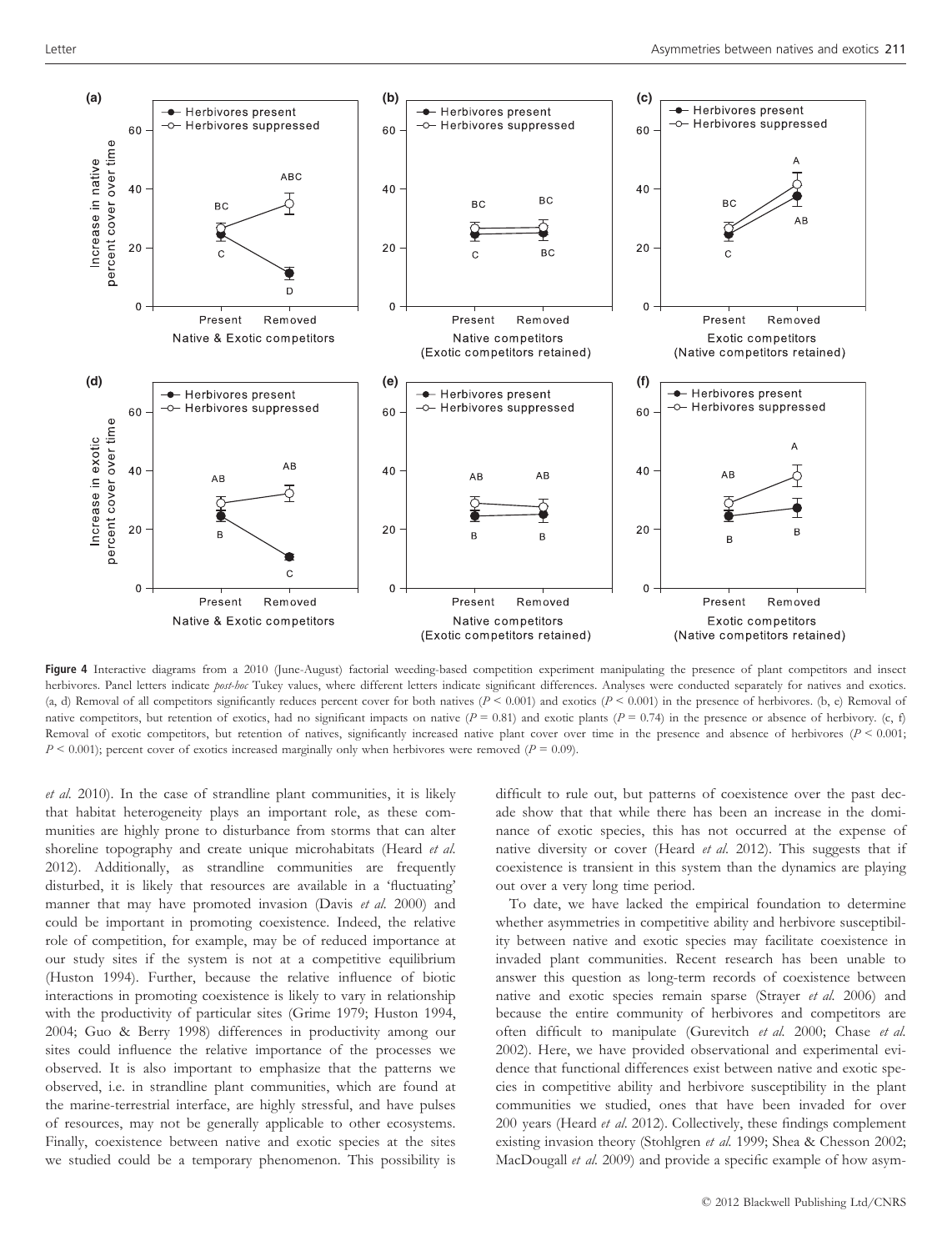

Figure 5 Changes in the ratios of exotic-to-native richness and cover from six strandline plant sites over the 2010 growing season. (a, b) The ratios of exoticto-native richness (F<sub>1,88</sub> = 12.8,  $P < 0.01$ ) and cover (F<sub>1,88</sub> = 18.9,  $P < 0.01$ ) were significantly different by the end of the growing season on plots where herbivores were suppressed with insecticide, but stayed relatively constant over the growing season on plots where herbivores were not manipulated.

metric functional differences between native and exotic species may help to facilitate long-term coexistence in invaded communities. Finally, our results also provide support for the hypothesis that there can be important ecological differences between native and exotic species in invaded communities (Adler 1999; Agrawal & Kotanen 2003; Vilà et al. 2011; Knapp & Kühn 2012). This argument furthers the current debate over the validity of utilizing native-exotic dichotomies in ecological studies (Davis et al. 2011; Knapp & Kühn 2012) and provides a novel example of how these functional differences can influence community composition.

# ACKNOWLEDGEMENTS

We thank M. Bertness, O. Sala, K. Smith, M. Huston and two anonymous reviewers for comments on the manuscript; C. Orians for feedback and discussion on our methodology; J. Bruno for help with field site identification; S. Corman for help with GIS; K. Rosenblad, J. Teixera, A. Spawn, and H. Moser for field assistance; Brown University and the Voss Postdoctoral Fellowship for M.H. from the Environmental Change Initiative for funding.

#### AUTHORSHIP

MJH & DFS conceived the ideas, MJH conducted experiments and collected data, MJH & DFS analyzed the data, MJH & DFS wrote the manuscript.

- Adler, F.R. (1999). The balance of terror: an alternative mechanism for competitive trade-offs and its implications for invading species. Amer. Nat., 5, 497–509.
- Adler, P.B., Ellner, S.P. & Levine, J.M. (2010). Coexistence of perennial plants: an embarrassment of niches. Ecol. Lett., 13, 1019-1029.
- Agrawal, A.A. & Kotanen, P.M. (2003). Herbivores and the success of exotic plants: a phylogenetically controlled experiment. Ecol. Lett., 6, 1-14.
- Agrawal, A.A., Kotanen, P.M., Mitchell, C.E., Power, A.G., Godsoe, W. & Klironomos, J. (2005). Enemy release? An experiment with congeneric plant pairs and diverse above- and belowground enemies. Ecology, 86, 2979-2989.
- Blossey, B. & Notzold, R. (1995). Evolution of increased competitive ability in invasive nonindigenous plants: a hypothesis. *J. Ecol.*, 83, 887–889.
- Cappuccino, N. & Carpenter, D. (2005). Invasive exotic plants suffer less herbivory than non-invasive exotic plants. Biol. Lett., 1, 435-438.
- Chapin, F.S., Walker, B.H., Hobbs, R.J., Hooper, D.U., Lawton, J.H., Sala, O.E. et al. (1997). Biotic control over the functioning of ecosystems. Science, 277, 500–504.
- Chase, J.M. & Leibold, M.A. (2003). Ecological niches. University of Chicago Press, Chicago, IL.
- Chase, J.M., Abrams, P.A., Grover, J.P., Diehl, S., Chesson, P., Holt, R.D. et al. (2002). The interaction between predation and competition: a review and synthesis. Ecol. Lett., 5, 302-315.
- Chesson, P. (2000). Mechanisms of maintenance of species diversity. Annu. Rev. Ecol. Syst., 31, 343–366.
- Chun, Y.J., Van Kleunen, M. & Dawson, W. (2010). The role of enemy release, tolerance, and resistance in plant invasions: linking damage to performance. Ecol. Lett., 13, 937–946.
- Coley, P.D., Bryan, J.P. & Chapin, F.S. (1985). Resource availability and plant anti-herbivore defense. Science, 230, 895–899.
- Crawley, M.J. (1987). What makes a community invasible? In: Colonization, Succession, and Stability (eds Gray, A.J., Crawley, M.J. & Edwards, P.J.). Blackwell Science, Oxford, pp. 429–523.
- Daehler, C.C. (2003). Performance comparisons of co-occurring native and alien invasive plants: implications for conservation and restoration. Annu. Rev. Ecol. Syst., 34, 183–211.
- Davis, M.A. (2003). Biotic globalization: does competition from introduced species threaten biodiversity? Bioscience, 53, 481-489.
- Davis, M.A., Grime, J.P. & Thompson, K. (2000). Fluctuating resources in plant communities: a general theory of invasibility. *J. Ecol.*, 88, 528–534.
- Davis, M.A., Chew, M.K., Hobbs, R.J., Lugo, A.E., Ewel, J.J., Vermeij, G.J. et al. (2011). Don't judge species on their origins. Nature, 474, 153–154.
- Grime, J.P. (1979). Plant strategies and vegetation processes. Wiley Press, Chichester.
- Guo, Q. & Berry, W.L. (1998). Species richness and biomass: dissection of the hump-shaped relationship. Ecology, 79, 2555–2559.
- Gurevitch, J., Morrison, J.A. & Hedges, L.V. (2000). The interaction between competition and predation: a meta-analysis of field experiments. Am. Nat., 155, 435–453.
- Hay, M.E. (1986). Associational plant defenses and the maintenance of species diversity: turning competitors into accomplices. Am Nat., 128, 617-641.
- Heard, M.J., Sax, D.F. & Bruno, J.F. (2012). Dominance of non-native species increases over time in a historically invaded strandline community. Divers. Distrib., 18, 1232–1242.
- Hejda, M., Pyšek, P. & Jarošík, V. (2009). Impact of invasive plants on the species richness, diversity, and composition of invaded communities. J. Ecol., 97, 393–403.
- HilleRisLambers, J., Yelenik, S.G., Colman, B.P. & Levine, J.M. (2010). California annual grass invaders: the drivers or passengers of change? J. Ecol., 98, 1147–1156.
- Hulme, P.E. (1996). Herbivory, plant regeneration, and species coexistence. J. Ecol., 84, 609–615.
- Huston, M.A. (1994). Biological diversity: the coexistence of species on changing landscapes. Cambridge University Press, Cambridge.
- Huston, M.A. (2004). Management strategies for plant invasions: manipulating productivity, disturbance, and competition. Diversity Distrib., 10, 167-178.
- Hutchinson, G.E. (1959). Homage to Santa Rosalia or why are there so many kinds of animals? Am. Nat., 93, 145–159.